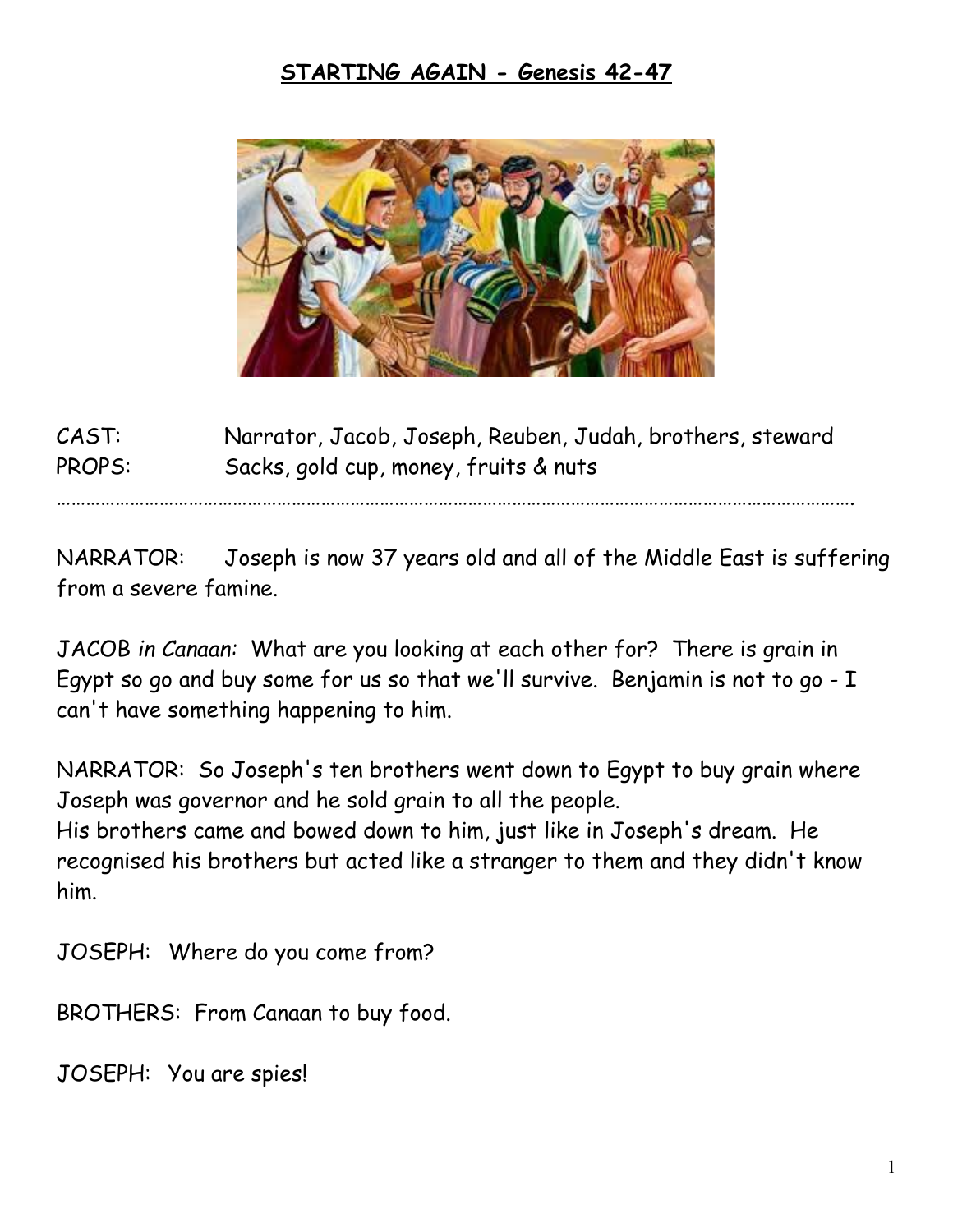BROTHERS: No, my Lord. We have come to buy food. We are brothers and honest men - not spies. We are twelve brothers - one is home with Father and the other is…um, no more.

JOSEPH: Like I said - you are spies! You are going nowhere until your youngest brother comes here. One of you can go and fetch him while the rest of you stay in prison.

NARRATOR: Joseph locked them up in prison for 3 days.

JOSEPH: I fear God. If you want to live and you are honest, one of you will stay in prison while the rest of you take your grain home then bring your youngest brother to me.

BROTHERS talking among themselves:

We're guilty. Remember our brother pleading with us but we wouldn't listen.

REUBEN: I told you but no, you wouldn't listen!

NARRATOR: Joseph understood what they were saying so turned away to weep. Then he came back and arrested Simeon.

He ordered that their sacks be filled with grain with their money returned and food for the trip. They loaded their donkeys and left. On the way they rested at a roadside stop and found their money returned in their sacks.

BROTHERS: What has God done to us!

NARRATOR: Back at home they told Jacob all that had happened, - even repeating that they were honest men and that one brother is no more!

JACOB: You grieve me! Joseph is no more, Simeon is no more and now you want to take Benjamin!

REUBEN: You can kill my 2 sons if I don't bring him back.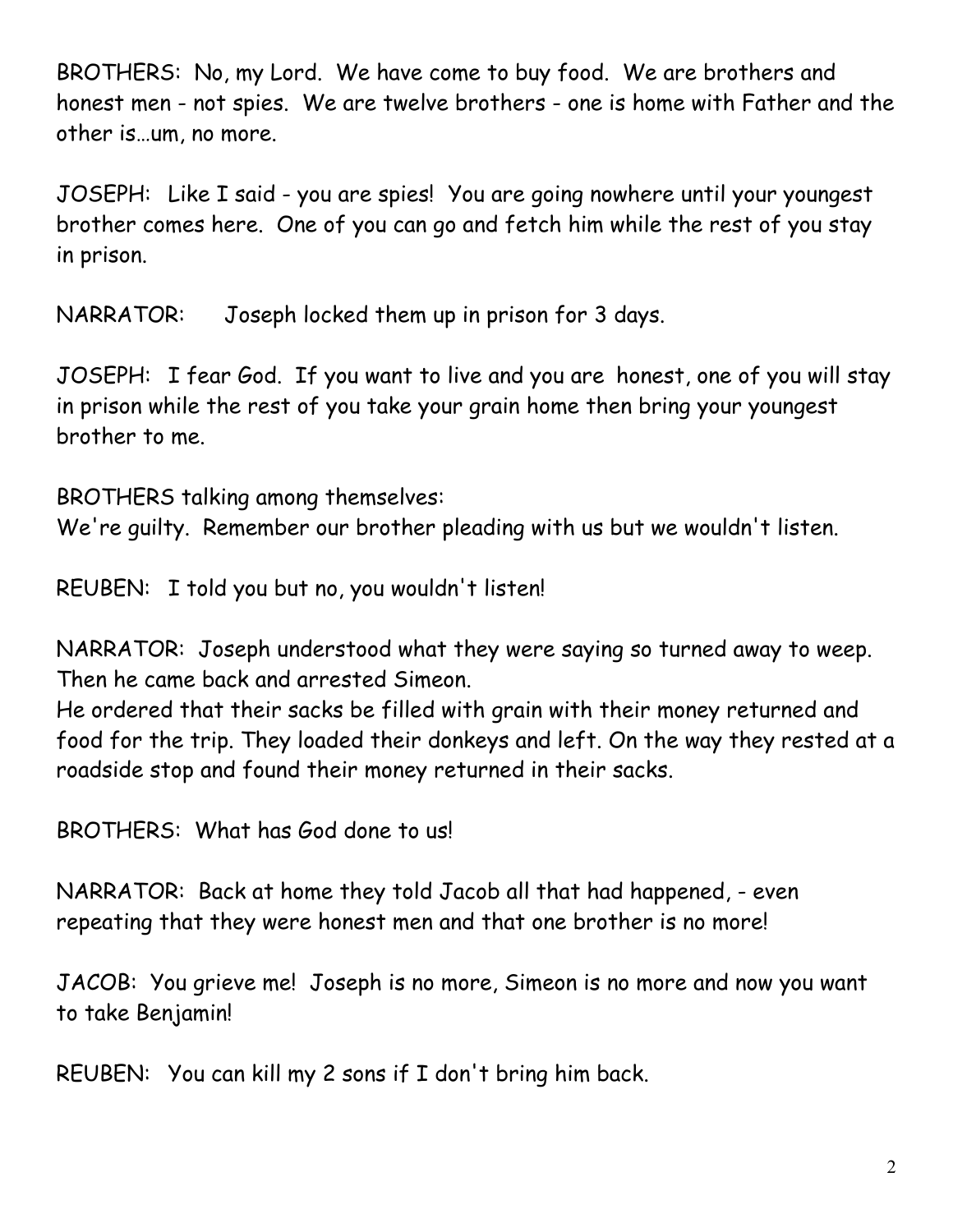JACOB: You're not going to take my son. If anything happened to him it would kill me.

NARRATOR: Eventually they ran out of grain so Jacob told them to go and buy more.

BROTHERS: We're not going unless our brother comes with us.

JACOB: Why ever did you tell the man you had another brother?

BROTHERS: The man asked all about our family.

JUDAH: I'll take any blame.

JACOB: Well, take these fruits and nuts for a present, take double money and the money that was returned, and your brother. *(In Egypt)*

NARRATOR: When Joseph saw Benjamin he gave orders for the men to be taken to his home for midday dinner. They were afraid.

STEWARD: Don't be afraid, God has given you treasure in your sacks. I have your money and I am releasing Simeon.

JOSEPH: Is your father well?

BROTHERS (bowing before Joseph): He is in good health.

NARRATOR: Joseph sat separately, with them facing him. They were amazed that they were seated in order of age with Benjamin served 5 times their servings.

Joseph ordered their bags to be filled with grain and his cup to be put in the bag of the youngest brother, with his money. They had just left the city when the steward caught up to them and accused them of stealing his master's cup.

STEWARD: Whoever is caught with the cup will be my slave and the rest will be blameless.